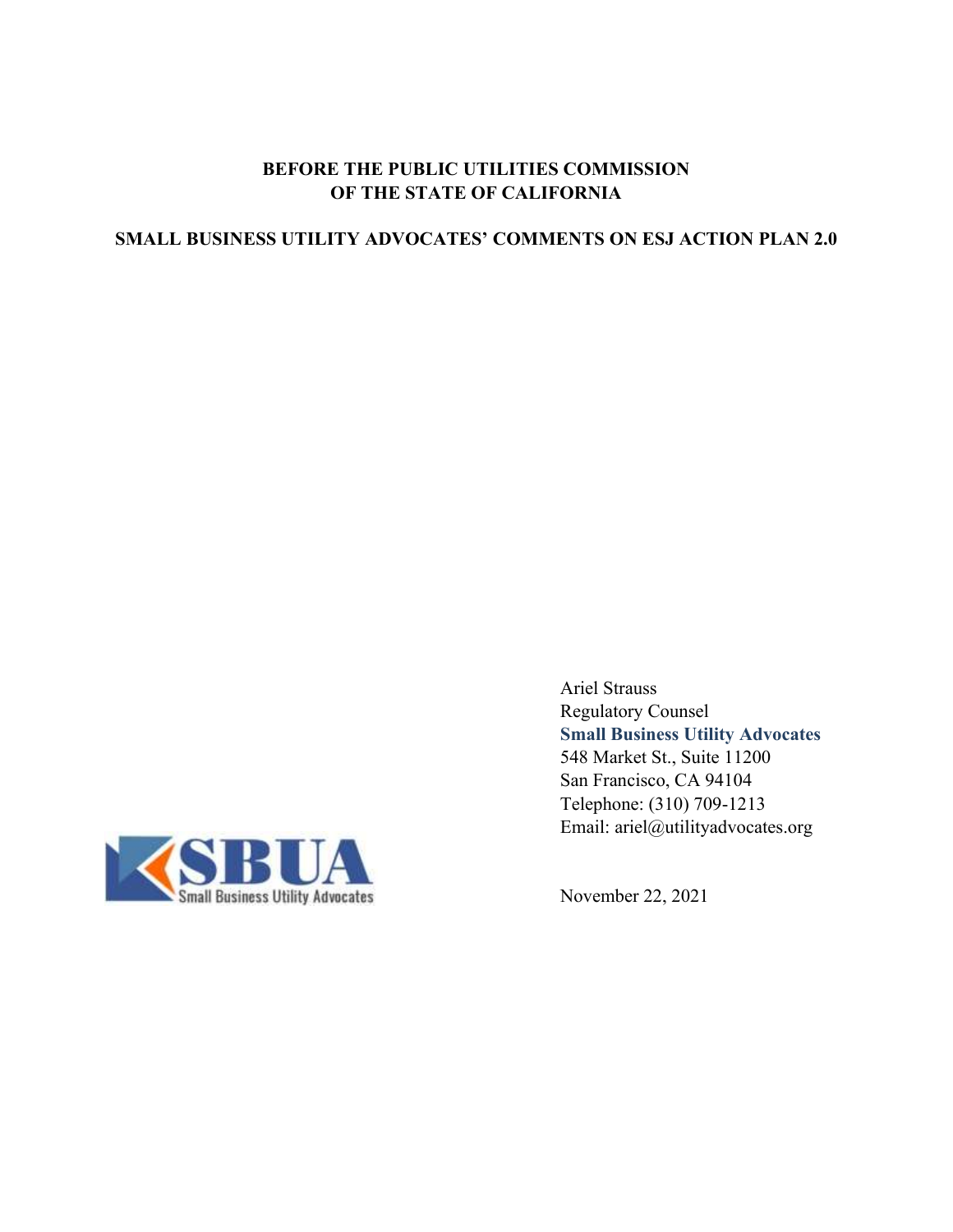### **SMALL BUSINESS UTILITY ADVOCATES' COMMENTS ON ESJ ACTION PLAN 2.0**

Small Business Utility Advocates (SBUA) submits these comments on the October 2021 Environmental and Social Justice Action Plan, version 2.0 (ESJ Plan).

#### **I. Introduction**

SBUA's mission is to represent the utility-related concerns of the small business community. Small businesses are vital to California's economic health and welfare and constitute an important class of ratepayers for utility companies. There are approximately 3,941,000 small businesses in the state that comprise of 99.8% of all employer firms, provide 48.8% of private sector employment, account for over 280,000 net new jobs, and comprise approximately 43.2% of California's \$152.1 billion in exports. The interests of this class often diverge from residential ratepayers and larger-size commercial customers on a variety of utility matters, including how best to address wildfire risks and public safety power shutoffs (PSPS), the development of new programs, revenue expenditures, and cost allocations.

In the past 18 months, small businesses have proven to be especially vulnerable to the adverse consequences of what amounts to an almost complete shutdown of international, domestic, and regional travel and communal activities. The tourism, hospitality and retail sectors are responsible for roughly one in five jobs in California.<sup>1</sup> Thousands of bars, restaurants, gyms and hotels, most small enterprises, will go out of business during the pandemic, with insufficient revenue to pay the bills. And small businesses are particularly susceptible to severe economic

<sup>1</sup> California Economic Summit, "Many Californians get their start—and careers—in this huge economic sector," [https://caeconomy.org/reporting/entry/many-californians-get-their-startand-careersin-this-huge](https://caeconomy.org/reporting/entry/many-californians-get-their-startand-careersin-this-huge-economic-sector)[economic-sector,](https://caeconomy.org/reporting/entry/many-californians-get-their-startand-careersin-this-huge-economic-sector) June 12, 2019.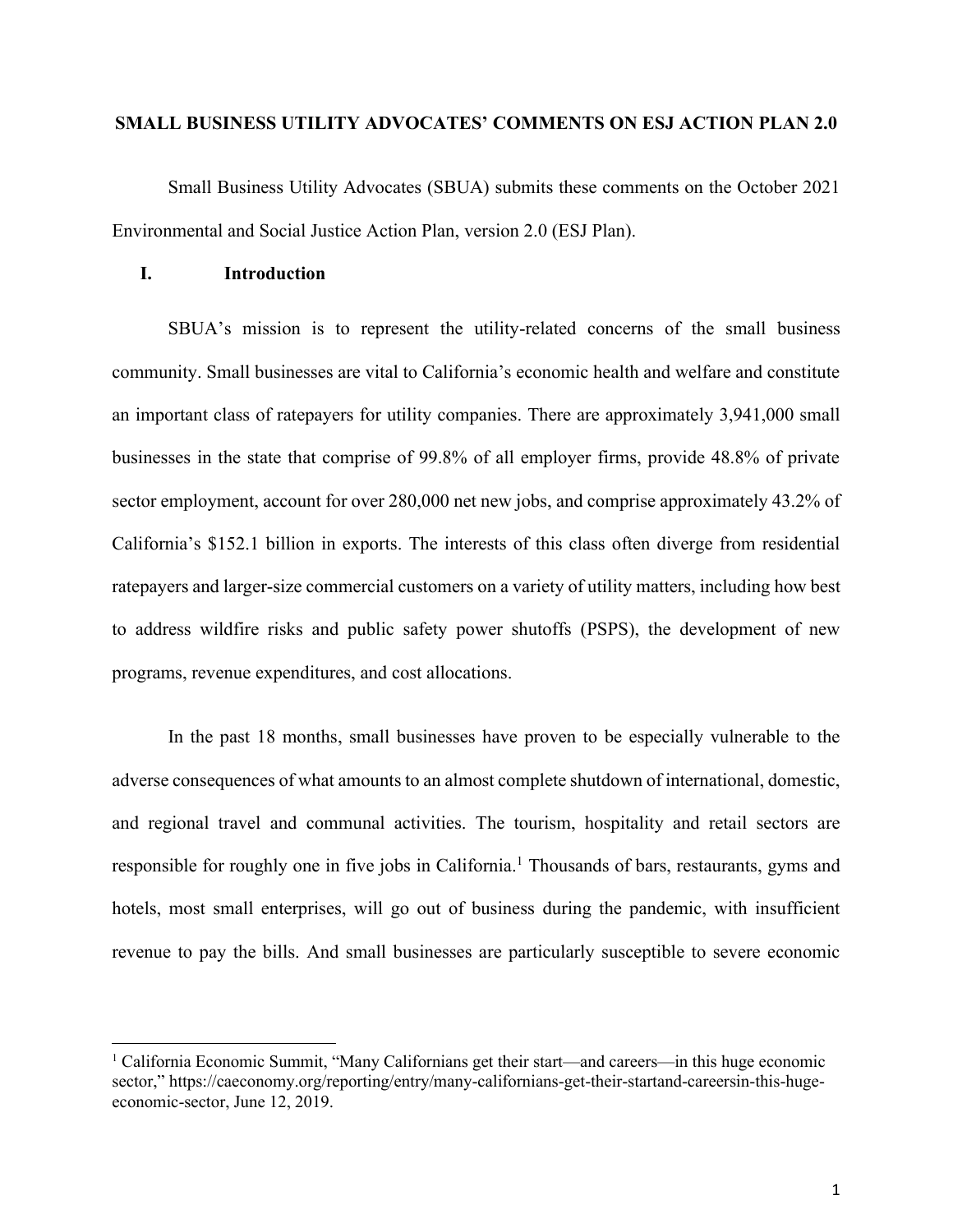downdrafts.<sup>2</sup> Prolonged limitations on travel and communal gatherings, as have occurred either by government order or consumers concerned about lingering public threats, are particularly difficult to weather by smaller companies without cash reserves to cover overhead – including utility bills. With slim margins and high operating costs, small businesses.

Resilient small businesses are essential to vibrant communities, and are particularly important in low-income and rural communities. However, small businesses suffer from high utility cost burden and typically lack the investment capital necessary to secure backup electrical power generation, business interruption insurance or other mitigation measures.

### **II. Comments**

SBUA offers the following comments on ESJ Plan 2.0:

#### A. Small Business Customers

SBUA appreciates the inclusion of Action Item 1.1.1 to consider impact to small businesses. However, more attention to small businesses is necessary in the ESJ context. The Plan correctly recognizes that there is need for "[a]cknowledging potential gaps in the current definition of 'ESJ communities' and consider updating the definition in the future." (ESJ Plan, p. 3, see also, p. 27). Specifically, small businesses should be considered within the ESJ definition. Presently, commercial customers with "[l]ess than ten employees and/or classified as Very Small (Customers whose annual electric demand is less than 20 kilowatt (kW), or whose annual gas consumption is less than 10,000 therm, or both)" and small commercial customers in rented spaces are recognized as hard-to-reach customers (D.18-05-041, Finding of Fact No. 14).

<sup>2</sup> Federal Reserve Bank of New York, "Why Small Businesses Were Hit Harder by the Recent Recession," Current Issues in Economics and Finance, 17:4,

www.newyorkfed.org/medialibrary/media/research/current\_issues/ci17-4.pdf, 2011.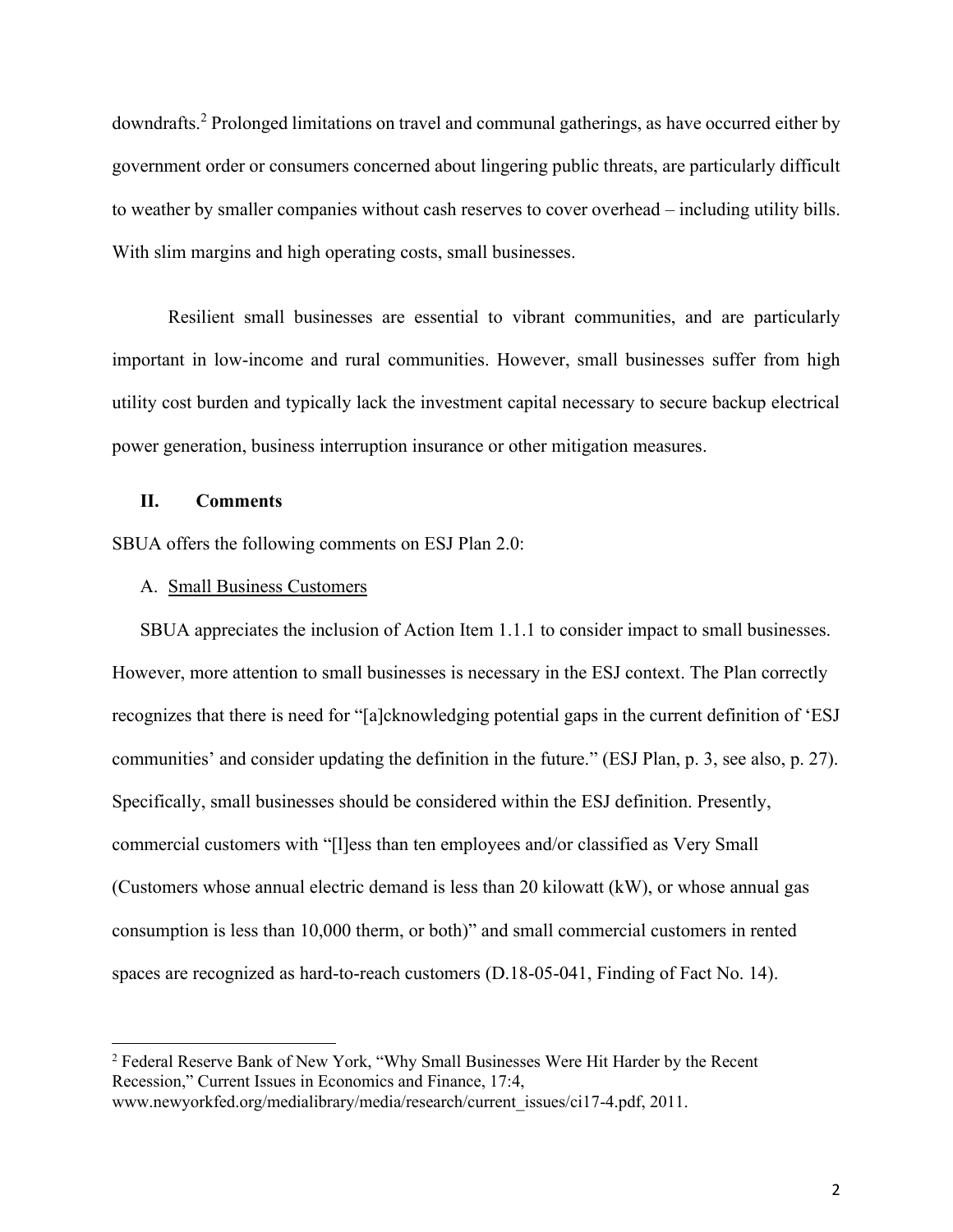Appropriately, the Commission recently recognized the critical need of small business to protection from shutoffs via R.21-02-014.

In addition to including small businesses within the ESJ definition, SBUA requests that small businesses also be identified within the context of Goal 8.1 "Bolster Staff Knowledge on ESJ Issues" and Goal 7 as central to providing "economic opportunity for residents of ESJ communities."

#### B. PSPS Events

The ESJ Plan speaks of PSPS events primarily in the context of Access & Functional Needs customers (p. 16); de-energization is mentioned briefly in the context of Wildfire Events (p.18). However, power shutoff events caused massive losses due to interruption of remote and in-person work and spoilage (see, generally, R.19-11-013). Utilities have not compensated customers for these losses and the Commission's directives to date, particularly R.18-12-005, have focused almost exclusively on improving notification and procedures for the conduct of PSPS events without addressing the inherent harm imposed by all PSPS events, regardless of notice. Moreover, interruptions, particularly those in 2021, have disproportionately occurred in most rural and economically undeveloped parts of the state. Small businesses suffer severely from PSPS events.<sup>3</sup> Among particular vulnerabilities are the high concentration of small firms in the refrigerationdependent food retail sector and small businesses' frequent lack of financial resources to

<sup>&</sup>lt;sup>3</sup> In response to SBUA data requests in R.18-12-005, PG&E informed SBUA that Commercial customers filed 3,047 claims, totaling request for \$4,791,594 in food loss, property damage and economic loss due to the October PSPS events as compared with fewer than 2,700 total claims over the prior three years. *See also* D. Benda & M. Chapman, *'I Can't Afford to Close Anymore': PG&E Power Strains Small Businesses in Anderson,* Redding Record Searchlight (Oct. 29, 2019), *available at*  https://www.redding.com/story/news/local/2019/10/28/power-outages-tough-smallbusinesses/2490307001/ (single restaurant lost \$4,000 in perishable food in October PG&E PSPS).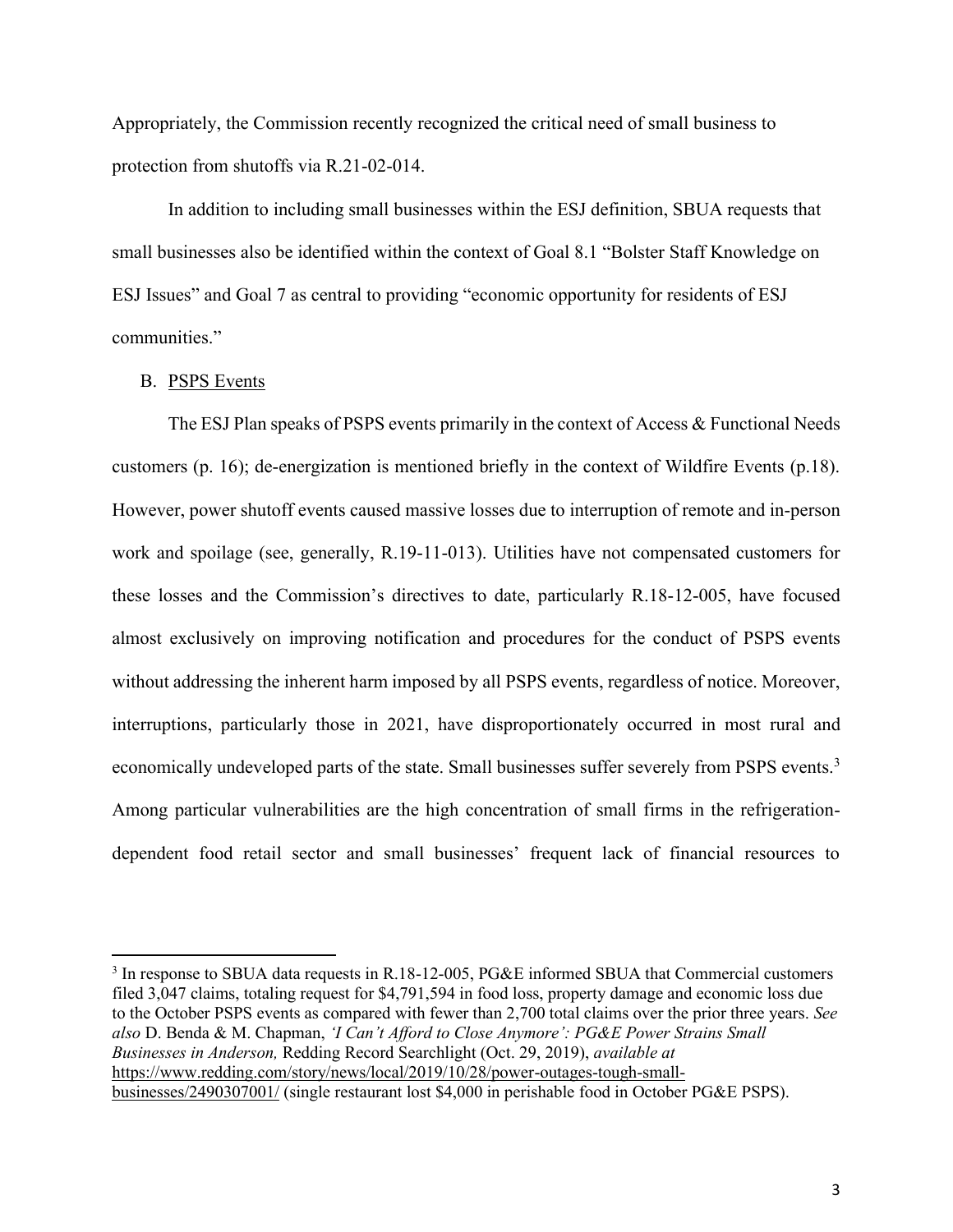adequately prepare for and insure against direct damages and consequential losses that they incur during PSPS events.<sup>4</sup>

SBUA requests that the ESJ Plan recognize more directly the harm imposed on ESJ communities by PSPS events and include an action item to reduce harm from PSPS events under Appendix A, Goal 6.1 "Project ESJ Customers".

### C. Recognize the Cost Shift and Rate Impact of Utility Programs.

Expanding distributed energy resources (DER), net energy metering (NEM), energy efficiency programs (EE) and other environmental and resource-responsible policies are essential to maintaining a resilient and functional electricity service network within our current climate change context. Over the long-run, these programs will provide substantial benefits to ESJ communities that are most harmed by pollution and climate change impacts, and increase supply of clean, low-marginal cost power. However, in the short and medium-term, small businesses and ESJs bear an unreasonable rate burden from these programs, which they participate in at lower levels.<sup>5</sup> Utilities project massive rate hikes, largely attributed to these programs. While SBUA strongly supports these programs and questions this attribution, the fairness and equity of imposing ever-increasing rates on lower-income customers is inadequately addressed by the ESJ Plan.

<sup>4</sup> *See, e.g.,* Rob Starr, *California Small Businesses Face Survival Challenge During Wildfires*, Small Business Trends (Nov. 13, 2019), *available at* [https://smallbiztrends.com/2019/11/business-impact-of](https://smallbiztrends.com/2019/11/business-impact-of-california-wildfires.html)[california-wildfires.html](https://smallbiztrends.com/2019/11/business-impact-of-california-wildfires.html) (poll of 2,300 small businesses found that only 14% have business interruption insurance and 21% have less than 30 days operating cash on hand); FEMA, *Make your Business Resilient* (2015), *available at* https://www.fema.gov/media-library/assets/images/116921 (estimates that 40% to 60% of small businesses that shutdown during a disaster do not reopen).

<sup>5</sup> *See,* Herman K. Trabish, "California's dilemma: How to control skyrocketing electric rates while building the grid of the future," *Utility Dive* (April 26, 2021) [https://www.utilitydive.com/news/californias-dilemma-how-to-control-skyrocketing-electric-rates-while](https://www.utilitydive.com/news/californias-dilemma-how-to-control-skyrocketing-electric-rates-while-buil/597767/)[buil/597767/.](https://www.utilitydive.com/news/californias-dilemma-how-to-control-skyrocketing-electric-rates-while-buil/597767/)